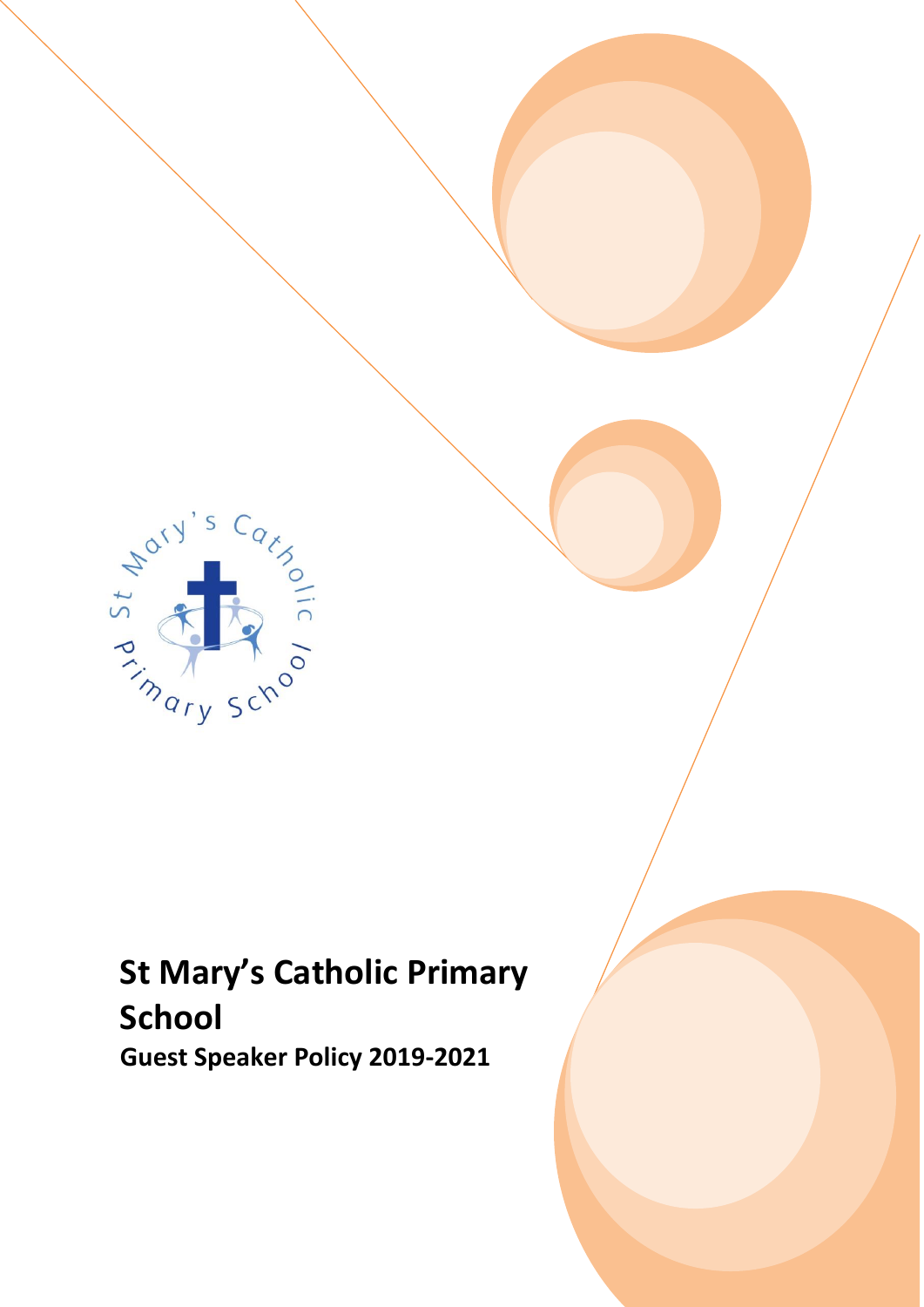### **Contents:**

### **[Statement of intent](#page-2-0)**

- 1. [Legal framework](#page-3-0)
- 2. [Ethos](#page-3-1)
- 3. [Assessing suitability](#page-4-0)
- 4. [During the visit](#page-5-0)
- 5. [Balanced presentation](#page-5-1)
- 6. [Policy review](#page-5-2)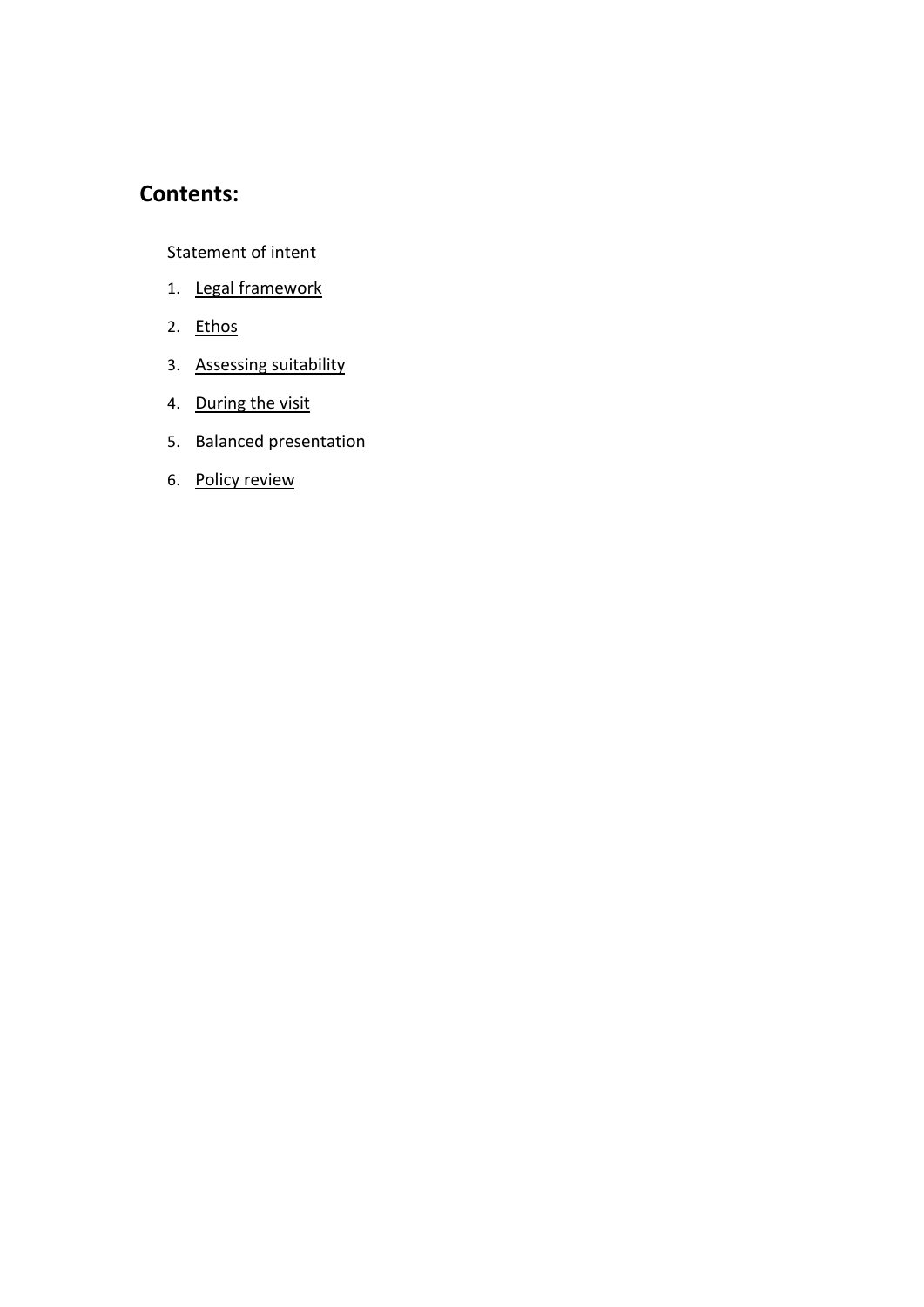### <span id="page-2-0"></span>**Statement of intent**

St Mary's Catholic Primary School believes in encouraging the use of guest speakers and external agencies to enrich the learning experience of its pupils. However, the school actively scrutinises speakers and agencies to ensure that they do not contradict the ethos of the school or conflict with the legal framework outlined in the Prevent duty.

The school fully supports freedom of speech and is aware of the broad range of views and ideas that are needed in the course of a pupil's development. It will endeavour to provide pupils with a balanced view of events, ideas and beliefs.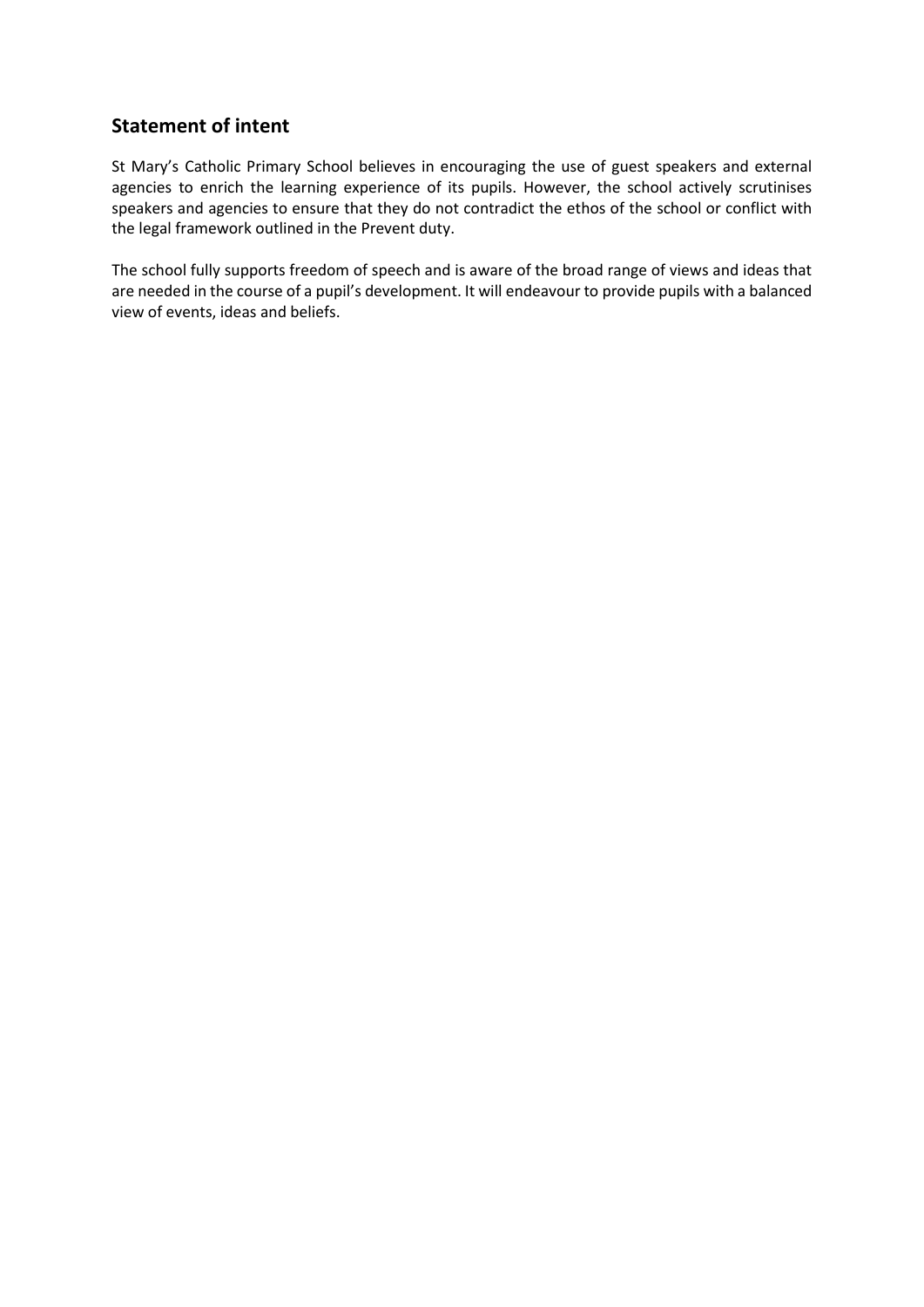#### <span id="page-3-0"></span>Legal framework 1.

- 1.1. This policy has due regard to all relevant legislation and statutory guidance including, but not limited to, the following:
	- Children Act 2004
	- Education Act 2011
	- DfE (2019) 'Keeping children safe in education'
	- DfE (2018) 'Working Together to Safeguard Children'
	- DfE (2015) 'The Prevent duty: Departmental advice for schools and childcare providers'
	- DfE (2013) 'Tackling extremism in the UK: report by the Extremism Taskforce
	- HM Government (2011) 'Prevent Strategy'
- 1.2. This policy operates in conjunction with the following school policies:
	- **Child Protection and Safeguarding Policy**
	- **•** Prevent Duty Policy
	- **Anti-terrorism Policy**
	- **Community Cohesion Policy**
	- **British Values Policy**
	- **Lettings Policy**

#### <span id="page-3-1"></span> $2<sub>1</sub>$ **Ethos**

- 2.1. The school does not tolerate any person who intentionally or unintentionally demeans individuals and groups defined by their ethnicity, race, religion, sexuality, gender, disability, age or lawful working practices.
- 2.2. The school does not tolerate any speech that gives rise to an environment where people experience, or could reasonably fear, harassment, intimidation or violence.
- 2.3. The school does not accept the use of offensive or intolerant language by guest speakers.
- 2.4. The school values freedom of speech and opinion, but recognises that, in the interest of the whole learning community, this must exist within formal guidelines.
- 2.5. The school recognises that extremism and exposure to extremist beliefs can lead to poorer outcomes for pupils. The school aims to use the power of education to counteract extremism through the promotion of fundamental British values, such as tolerance and freedom of speech.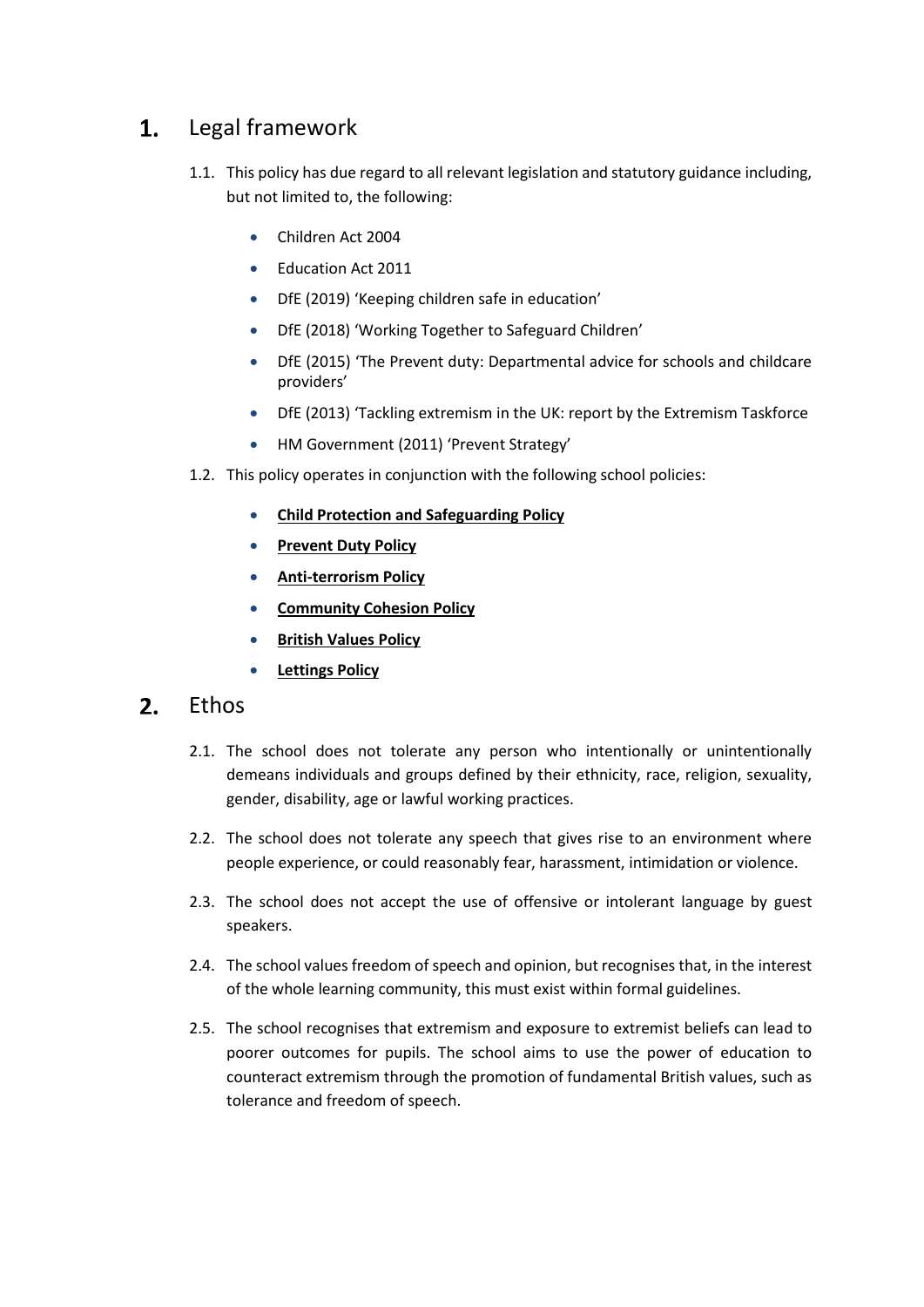2.6. The school is aware that pupils may sometimes express views or ideas that are discriminatory, prejudiced or extremist. All members of staff have been trained to deal with these instances appropriately and proportionally.

#### <span id="page-4-0"></span> $3<sub>1</sub>$ Assessing suitability

- 3.1. According to the Prevent duty, schools have a responsibility to prevent people from being drawn into terrorism; this includes violent and non-violent extremism, which can create an atmosphere conducive to terrorism, and can popularise views which terrorists exploit.
- 3.2. The school is a safe space where children can understand and discuss sensitive topics, including terrorism and the extremist ideas that are part of terrorist ideologies.
- 3.3. Before inviting an external agency or guest speaker, the school conducts background research into the relevant parties, ensuring that:
	- Any messages communicated to pupils support fundamental British values.
	- Any messages communicated to pupils do not seek to glorify criminal activity or violent extremism.
	- The group or person is not attempting to narrow the views of pupils through extreme or narrow views of faith, religion, culture or ideology.
	- The subject matters being raised are appropriate for the specific age group.
- 3.4. All members of staff actively attempt to strengthen pupils' abilities to engage in informed debate. The school believes that the best way to combat extremism and intolerance is to empower pupils to challenge these views in an active and constructive manner.
- 3.5. The Principal makes the final decision as to the suitability of any guest speaker or external group.
- 3.6. The Principal has the right to request a transcript from the speaker prior to any speech being made.
- 3.7. Other than safeguarding issues, there are several other factors that are considered when evaluating the suitability of a guest speaker or external group. The school considers whether:
	- The visit will add value to the pupils' learning experiences.
	- The speaker or group has the expertise in the subject they are delivering.
	- The planned activities meet the health and safety guidelines.
	- The individual or group has the required DBS checks.
	- Relevant references have been provided and checked.
- 3.8. Before the visit, a full risk assessment is carried out and submitted to the Principal.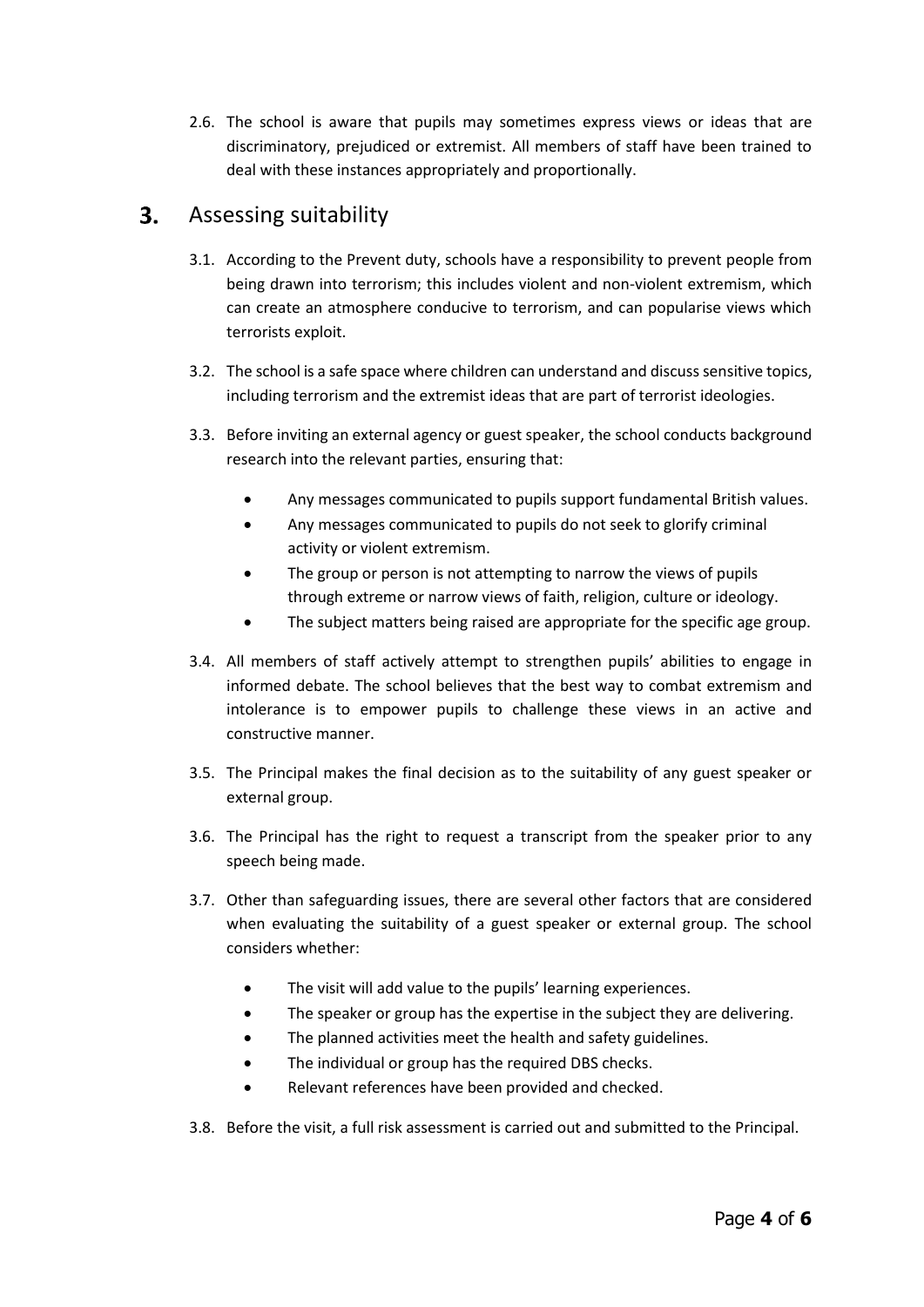#### <span id="page-5-0"></span>4. During the visit

- 4.1. Guest speakers are made aware that their speech is recorded or filmed.
- 4.2. No recordings or videos are made public unless written permission is granted by the speaker.
- 4.3. The Principal or a senior member of staff is present during the speech or group activity, to oversee that the relevant guidelines are followed.
- 4.4. Intervention is considered if the member of staff feels it is necessary.
- 4.5. Any reasons for intervention are recorded for future reference.

#### <span id="page-5-1"></span>5. Balanced presentation

- 5.1. Improving the spiritual, moral, social and cultural (SMSC) development at the school offers a balanced presentation of opposing views. This is applicable when a guest speaker is expressing overtly political or partisan views.
- 5.2. The school ensures a balanced approach through:
	- Discussions in class.
	- Presentations by staff.
	- Extracurricular activities.
	- Assigning homework to pupils.
	- Other methods deemed appropriate by the Principal.
- 5.3. The final decision as to whether the subsequent learning activities carried out after the visits have been balanced will be made by the Principal.
- 5.4. 'Partisan views' are defined as a one-sided political viewpoint.
- 5.5. 'Political views' are defined as ideas expressed:
	- To further the interests of a political party.
	- To procure changes to the laws of this or another country.
	- To procure the reversal of government policy or decisions of governmental authorities in this or another country.

#### <span id="page-5-2"></span>Policy review 6.

- 6.1. This policy is reviewed every two years by the DSL and the Principal.
- 6.2. The scheduled review date for this policy is July 2021